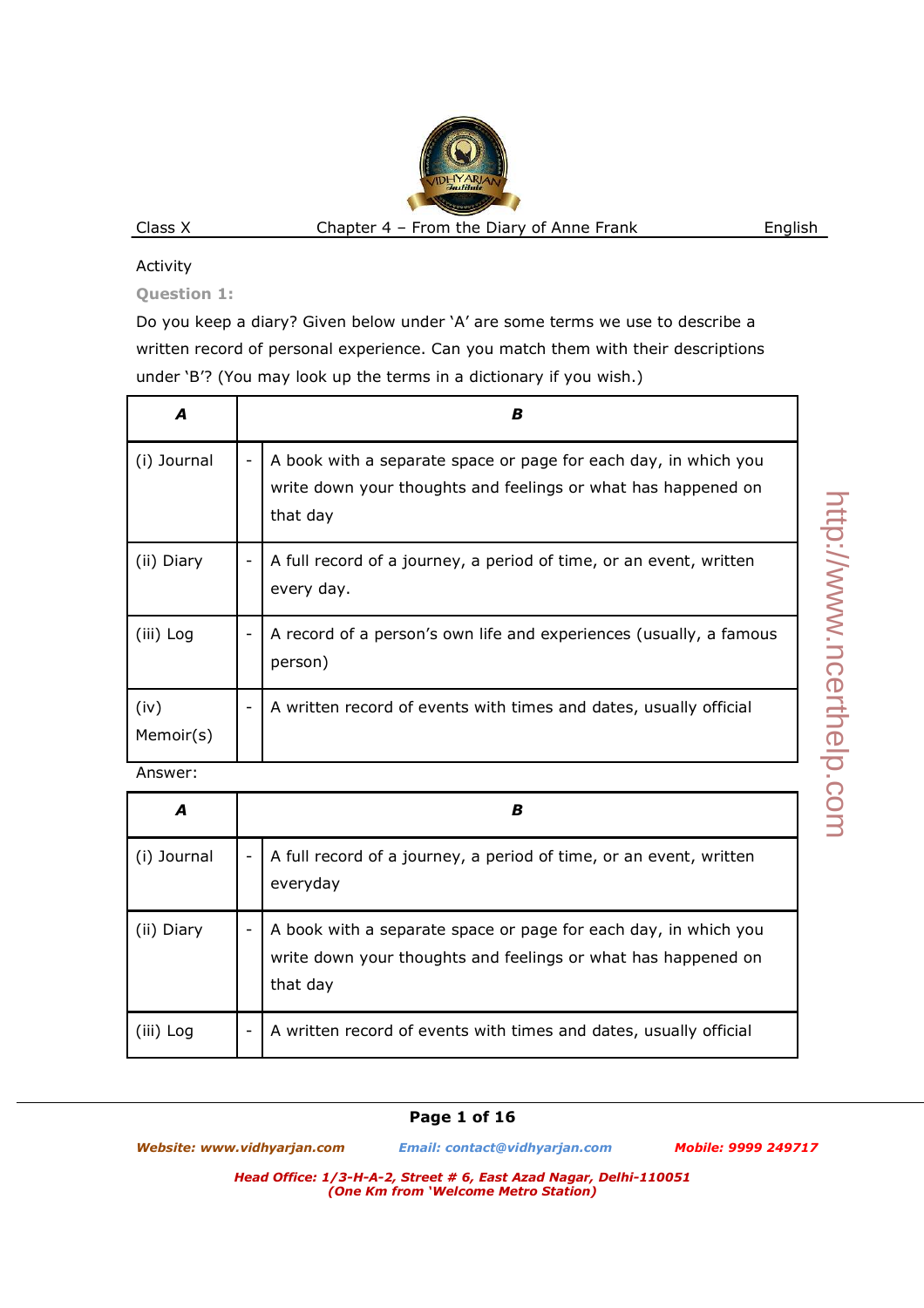| (iv)      | $\vert$ - $\vert$ A record of a person's own life and experiences (usually, a famous |
|-----------|--------------------------------------------------------------------------------------|
| Memoir(s) | person)                                                                              |

### **Question 2:**

Here are some entries from personal records. Use the definitions above to decide

which of the entries might be from a diary, a journal, a log or a memoir.

(i) I woke up very late today and promptly got a scolding from Mum! I can't help it − how can I miss the FIFA World Cup matches?

### **Ans:** \_\_\_\_\_\_\_\_\_\_\_\_\_\_\_\_\_\_\_\_\_\_\_\_\_\_\_\_\_

(ii) 10:30 a.m. Went to the office of the Director

01:00 p.m. Had lunch with Chairman

05:45 p.m. Received Rahul at the airport

09:30 p.m. Dinner at home

### **Ans:** \_\_\_\_\_\_\_\_\_\_\_\_\_\_\_\_\_\_\_\_\_\_\_\_\_\_\_\_\_

(iii) The ride to Ooty was uneventful. We rested for a while every 50 km or so, and used the time to capture the magnificent landscape with my Handy Cam. From Ooty we went on to Bangalore.

What a contrast! The noise and pollution of this once – beautiful city really broke my heart.

### **Ans:** \_\_\_\_\_\_\_\_\_\_\_\_\_\_\_\_\_\_\_\_\_\_\_\_\_\_\_\_\_

(iv) This is how Raj Kapoor found me − all wet and ragged outside R. K. Studios. He was then looking for just someone like this for a small role in Mera Naam Joker, and he cast me on the spot. The rest, as they say, is history?

**Ans:** \_\_\_\_\_\_\_\_\_\_\_\_\_\_\_\_\_\_\_\_\_\_\_\_\_\_\_\_\_

Answer:

# **(i)**

I woke up very late today and promptly got a scolding from Mum! I can't help it − how can I miss the FIFA World Cup matches?

### **Ans:** Diary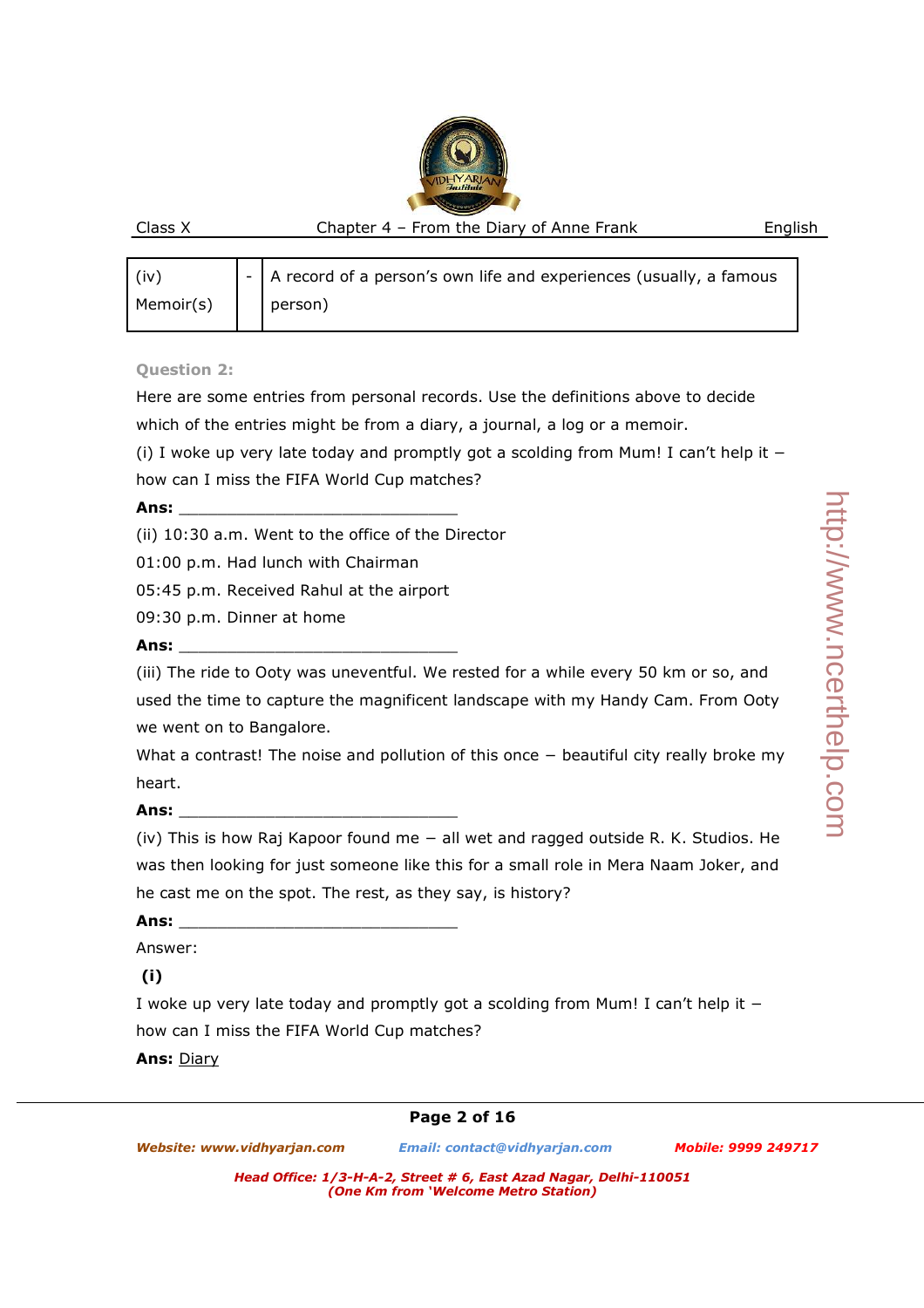# **(ii)**

10:30 a.m. Went to the office of the Director

01:00 p.m. Had lunch with Chairman

05:45 p.m. Received Rahul at the airport

09:30 p.m. Dinner at home

# **Ans:** Log

# **(iii)**

The ride to Ooty was uneventful. We rested for a while every 50 km or so, and used the time to capture the magnificent landscape with my Handy Cam. From Ooty we went on to Bangalore.

What a contrast! The noise and pollution of this once – beautiful city really broke my heart.

# **Ans:** Journal

# **(iv)**

This is how Raj Kapoor found me − all wet and ragged outside R. K. Studios. He was then looking for just someone like this for a small role in Mera Naam Joker, and he cast me on the spot. The rest, as they say, is history?

**Ans:** Memoir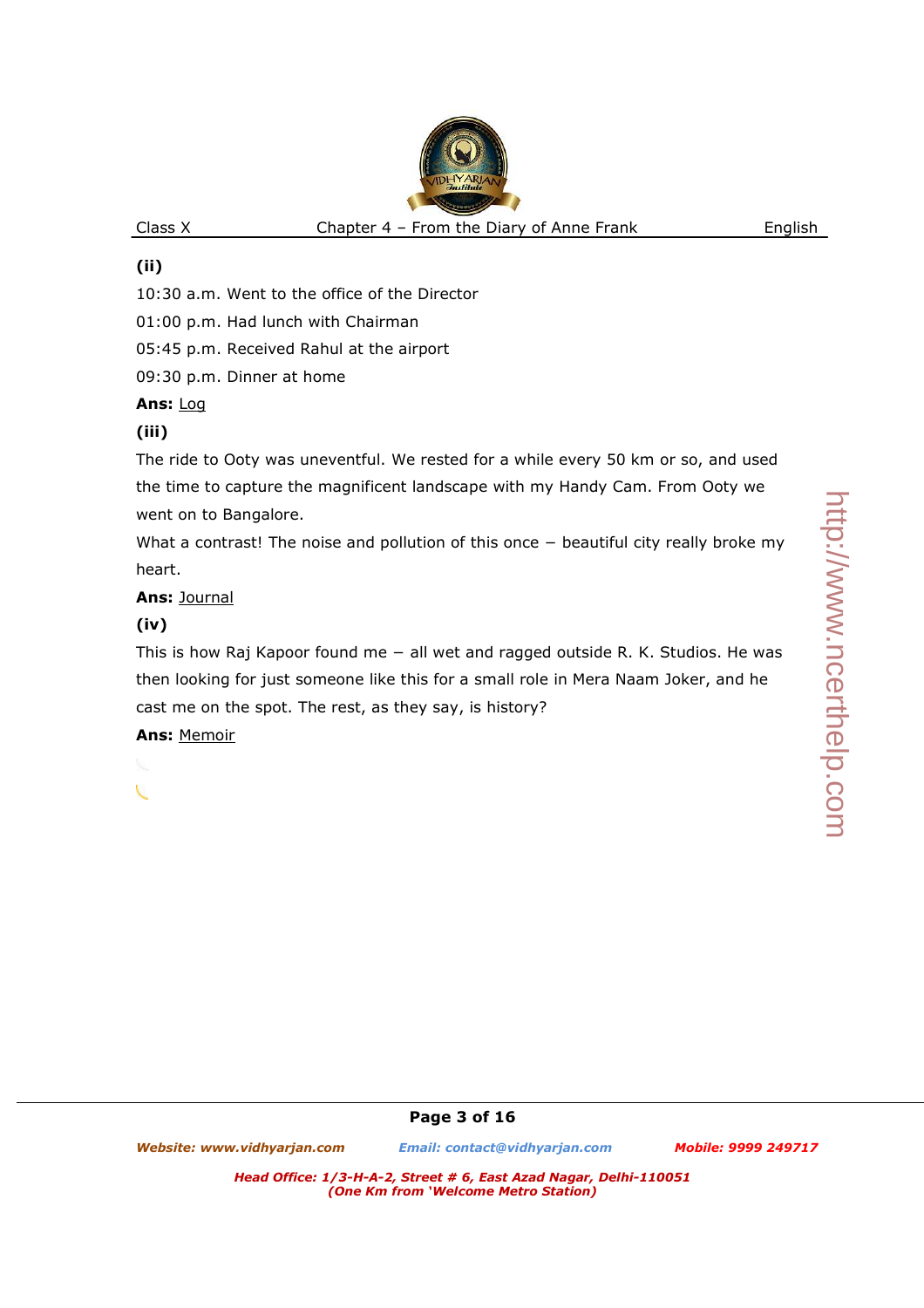Oral Comprehension Check

**Question 1:** 

Why does Anne provide a brief sketch of her life?

Answer:

Even though she disliked doing so, Anne provides a brief sketch of her life since no one would understand a word of her musings if she were to jump right in.

**Question 2:** 

What tells you that Anne loved her grandmother?

Answer:

Anne's grandmother had fallen ill and had to be operated upon. Therefore, Anne's birthday passed with little celebration. Her grandmother died the next year. Anne wrote in her diary that no one knew how often she thought of her grandmother and still loved her.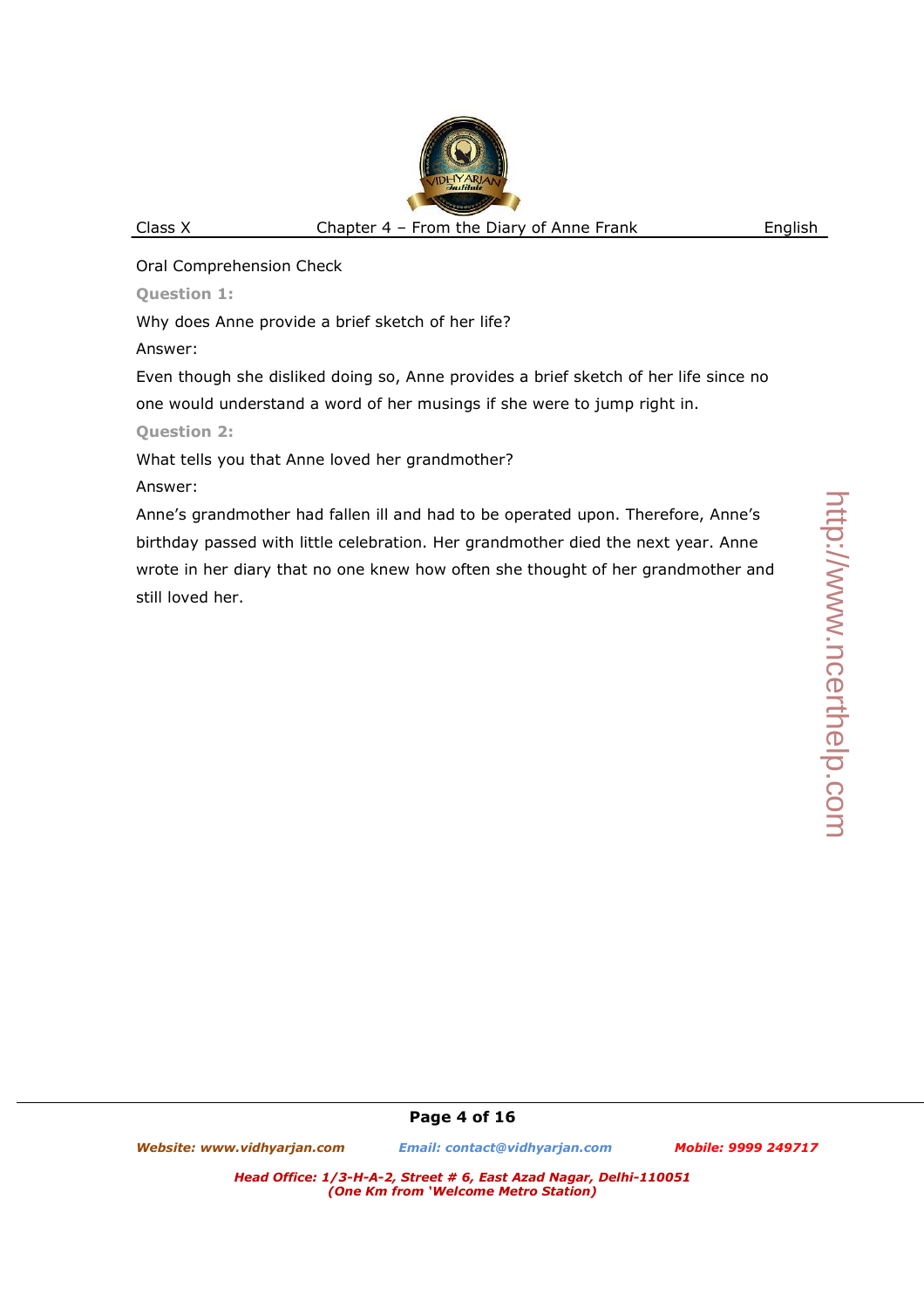### Thinking About the Text

### **Question 1:**

Was Anne right when she said that the world would not be interested in the musings of a thirteen-year-old girl?

### Answer:

No, Anne was not right when she said that the world would not be interested in the musings of a thirteen year old girl. Her diary was published under the name 'The Diary of a young girl'. It was translated from its original Dutch into many languages and it became one of the world's most widely read books. There have also been several films, television and theatrical productions, and even an opera based on the diary. It was described as the work of a mature and insightful mind. It provides an intimate examination of life under Nazi occupation. Anne Frank became one of the most renowned and discussed of the Holocaust victims.

# **Question 2:**

There are some examples of diary or journal entries in the 'Before You Read' section. Compare these with what Anne writes in her diary. What language was the diary originally written in? In what way is Anne's dairy different?

### Answer:

Anne's diary was originally written in Dutch. Her diary is different from the others in many aspects. She had named her diary 'Kitty'. She thought of it as her only true friend whom she could confide in. She treated it as another person who was listening to her daily accounts. She wrote all her stories in it. She started by writing 'Dearest kitty' and ended the account by writing, 'Yours, Anne'. Her diary was a lot more personal than other diaries.

# **Question 3:**

Why does Anne need to give a brief sketch about her family? Does she treat 'Kitty' as an insider or an outsider?

### Answer:

Anne gave a brief sketch of her life since no one would understand a word of her stories to her diary if she were to plunge right in. She, therefore, wrote a brief sketch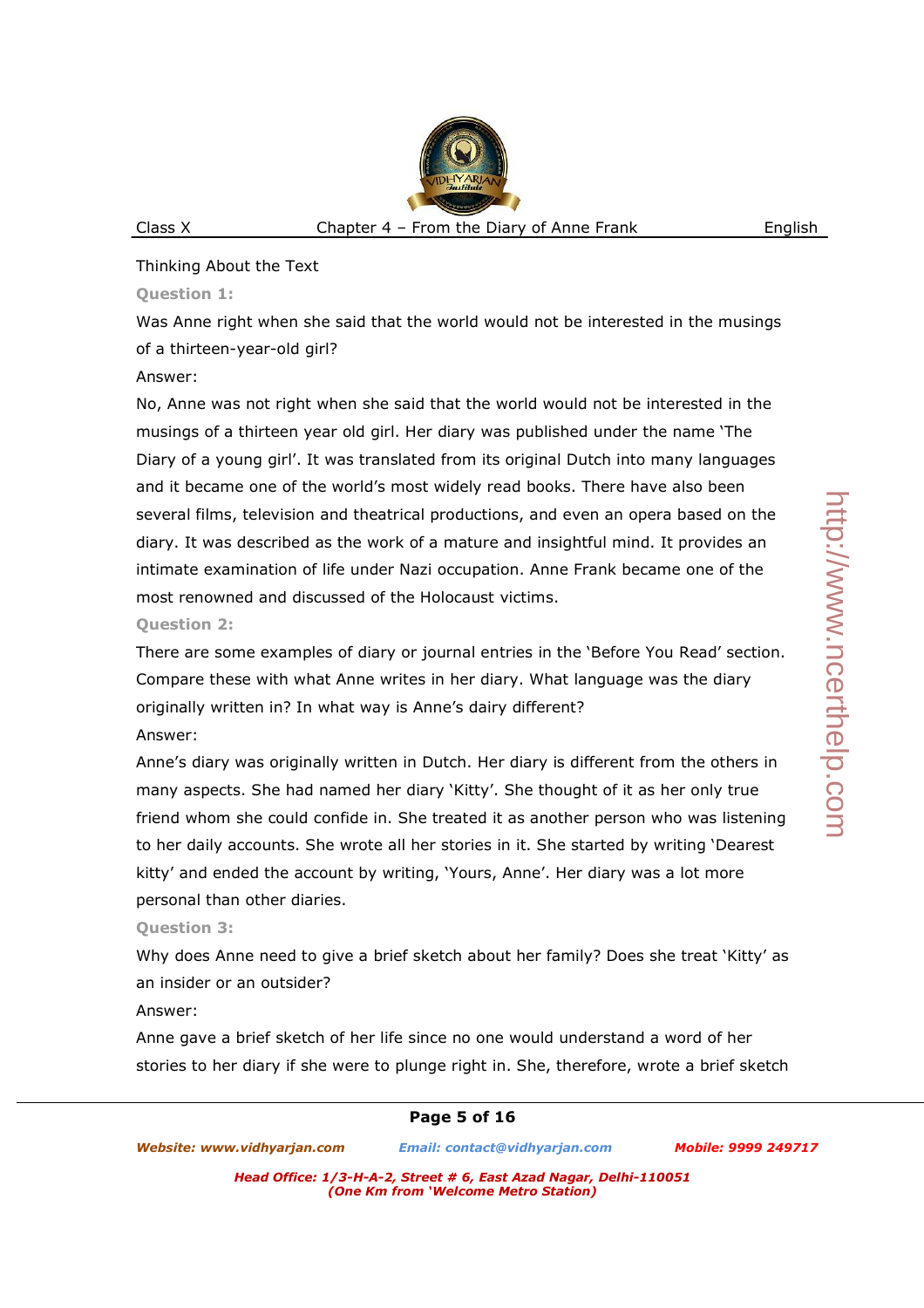of her life, even though she disliked doing so. She treated Kitty as an insider because she called it her best friend and was ready to confide in it.

### **Question 4:**

How does Anne feel about her father, her grandmother, Mrs Kuperus and Mr Keesing? What do these tell you about her?

# Answer:

Anne felt that her father was the most adorable father she had ever seen. Anne remembered her grandmother even after her death. She wrote in her diary that no one knew how often she thought of her grandmother and still loved her. In the sixth form at the Montessori nursery school, her teacher was Mrs Kuperus, who was also the headmistress. At the end of the year, they were both in tears as they said a heartbreaking farewell.

Mr Keesing was her Maths teacher. He was annoyed with her because she talked too much. However, Anne was able to justify her talkative nature every time she was punished by Mr. Keesing. On each occasion he was impressed by the manner in which she presented her arguments.

All these incidents show how lovable and smart Anne was. Everybody was attached to her, and even Mr Keesing could not help but laugh at her essays and acknowledge her smart mind.

# **Question 5:**

What does Anne write in her first essay?

# Answer:

In her first essay, titled 'A Chatterbox', Anne wanted to come up with convincing arguments to prove the necessity of talking. She began thinking about the subject. She wrote three pages and was satisfied. She argued that talking was a student's trait and that she would do her best to keep it under control. She further wrote that she would never be able to cure herself of the habit since her mother talked as much as she did. There was not much that one could do about inherited traits. Mr Keesing too had a good laugh reading her arguments.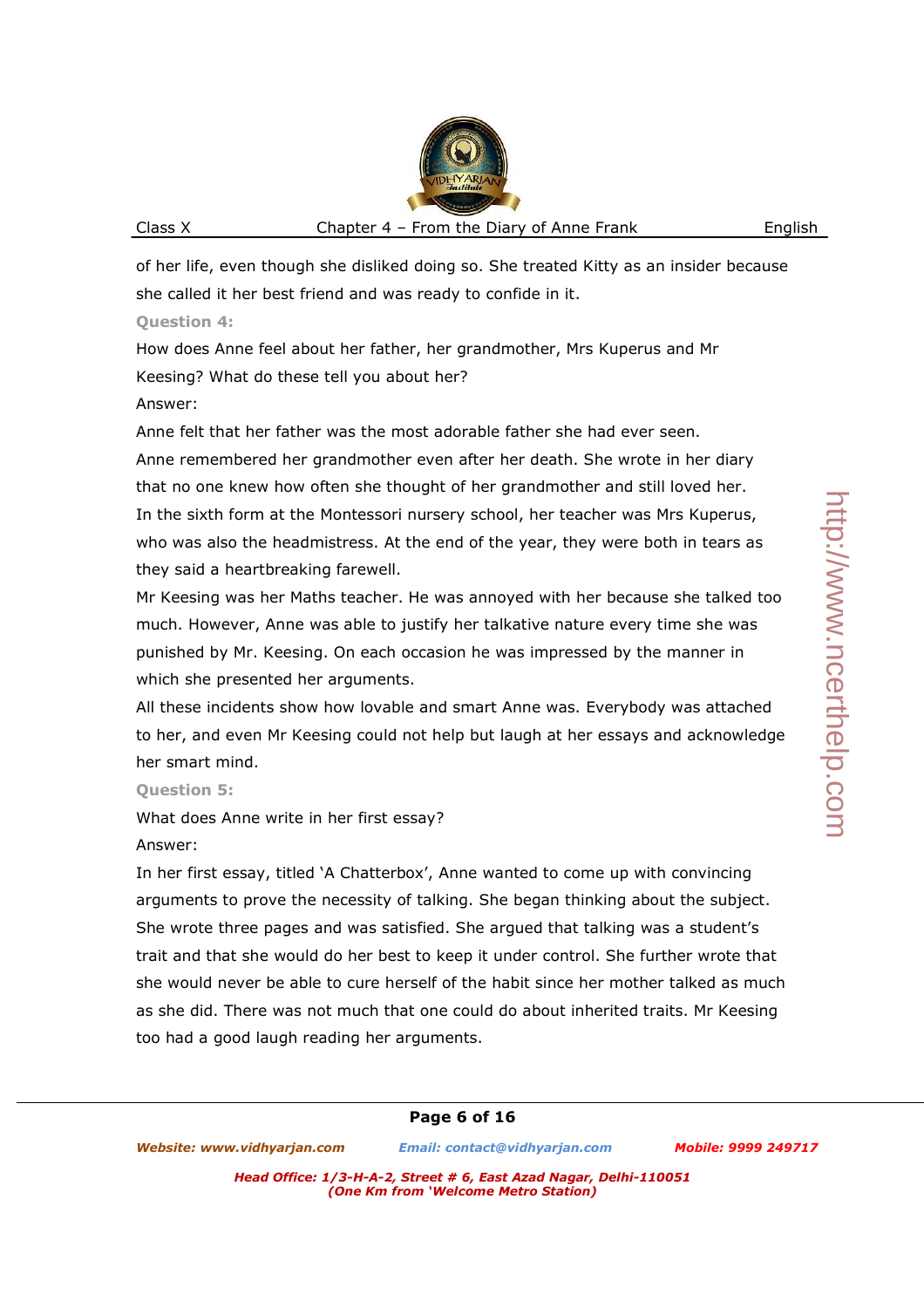### **Question 6:**

Anne says teachers are most unpredictable. Is Mr Keesing unpredictable? How? Answer:

Anne felt that a quarter of her class was dumb, and should be kept back and not promoted to the next class. However, she also felt that teachers were the most unpredictable creatures on earth. Mr Keesing could be termed as unpredictable. The way Anne always talked while the class was going on, any teacher would lose his temper. However, after several warnings, all Mr Keesing did was to assign her extra homework. She had to write an essay on 'A Chatterbox'. In this way, he tried to play a joke on her. Each time that he asked her to write such essays, she wrote very well. She kept countering his jokes. One could not have predicted that he would take all the jokes in the right spirit. Finally, he accepted her talkative nature and actually allowed her to talk in class. He did not even assign her any more extra homework. That is why it can be said that Mr Keesing was unpredictable.

### **Question 7:**

What do these statements tell you about Anne Frank as a person?

(i) We don't seem to be able to get any closer, and that's the problem. Maybe it's my fault that we don't confide in each other.

(ii) I don't want to jot down the facts in this diary the way most people would, but I want the diary to be my friend.

(iii) Margot went to Holland in December, and I followed in February, when I was plunked down on the table as a birthday present for Margot.

(iv) If you ask me, there are so many dummies that about a quarter of the class should be kept back, but teachers are the most unpredictable creatures on earth.

(v) Anyone could ramble on and leave big spaces between the words, but the trick was to come up with convincing arguments to prove the necessity of taking. Answer:

 **(i)** These lines show that Anne had no true friend whom she could confide in. She even put the blame on herself that the fault might be hers.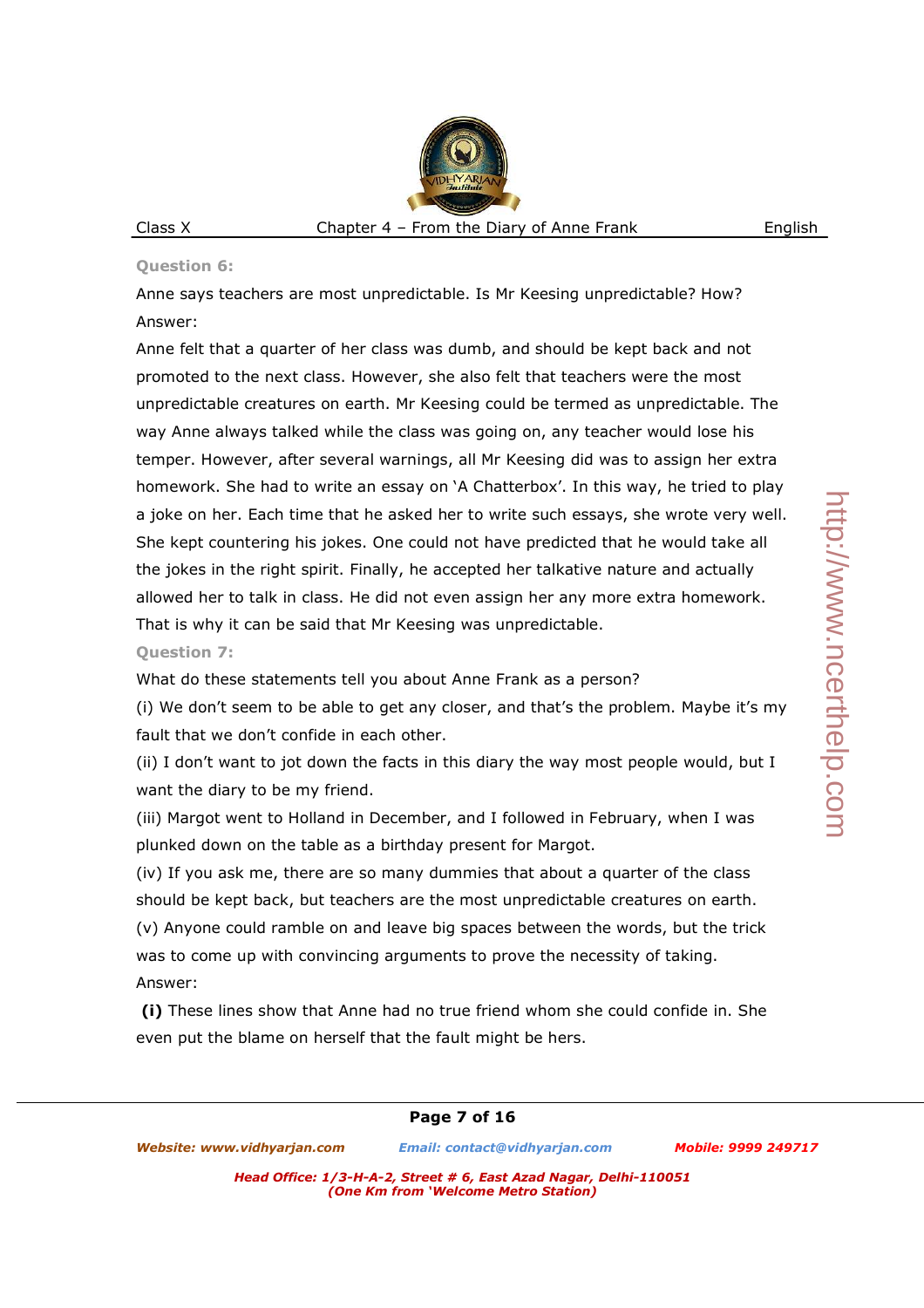**(ii)** This line shows that Anne really considered her diary as a friend whom she could trust and narrate all her stories to. She did not want just a diary in which she could write down the facts like others did. She considered it as her friend and named her Kitty.

**(iii)** This statement shows that Anne was a fun-loving person. She was witty and knew how to present things in a funny way. She narrated this incident with a lot of fun. The use of 'plunked down' shows her sense of humour.

**(iv)** This statement shows that she had an opinion on everything. She thought that a quarter of her class was full of dummies, signifying that she herself was intelligent enough to make it to the next class. She thought of teachers as the most unpredictable creatures on earth because nobody could say which students they would fail and which students would be passed on to the next class.

**(v)** This statement shows that Anne knew a lot about writing. She was given the task of writing an essay as a punishment. She took it on with full vigour. She did not want to write it like others who merely left big spaces between the words to make the essay look voluminous. She knew that the trick was to come up with a convincing argument to prove the necessity of talking. She was different in her approach from everybody else.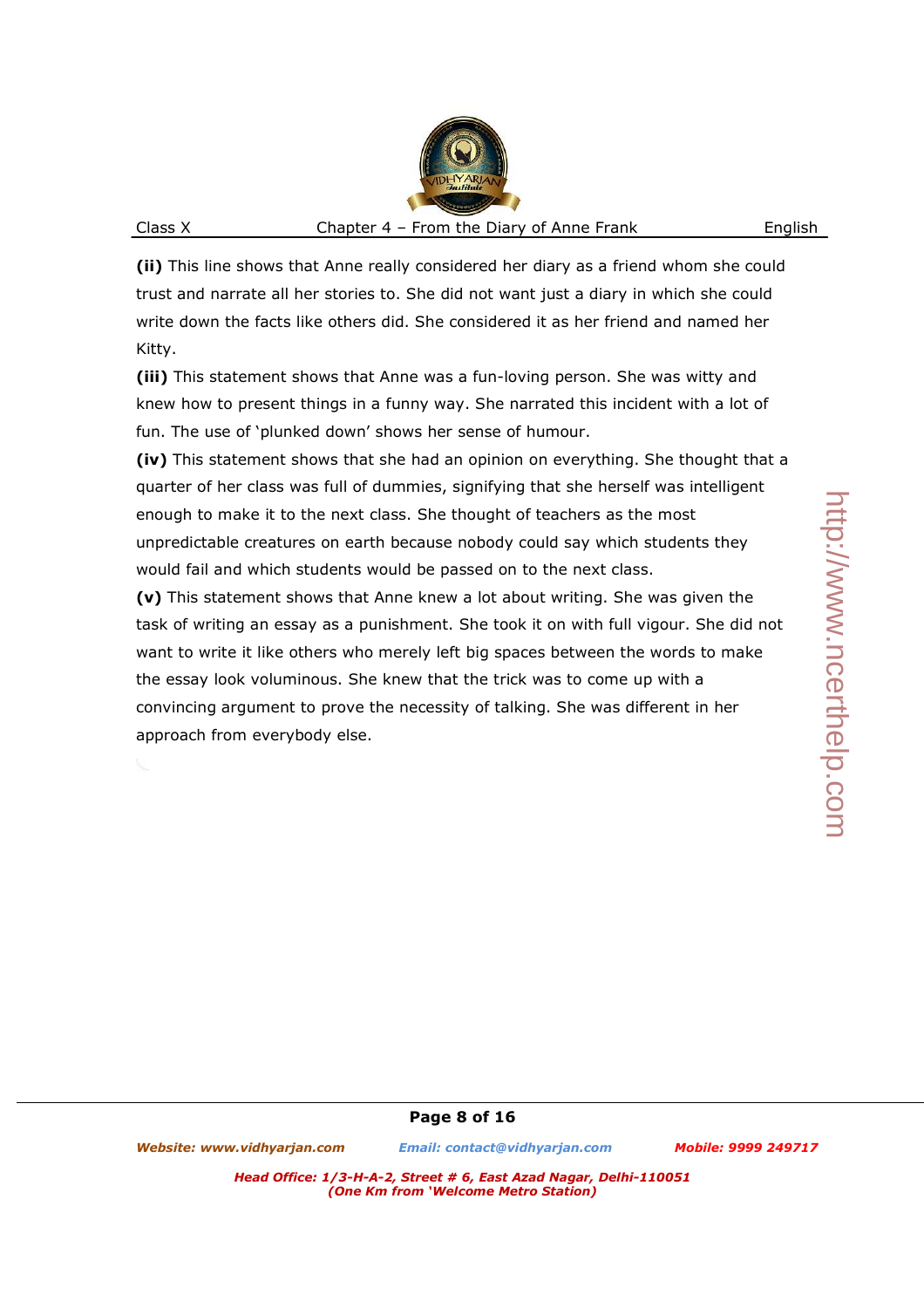# http://www.ncerthelp.com http://www.ncerthelp.com

Oral Comprehension Check

**Question 1:** 

Why was Mr Keesing annoyed with Anne? What did he ask her to do? Answer:

Mr. Keesing was annoyed with Anne because she talked too much in the class. He assigned her extra homework, asking her to write an essay on the subject, 'A Chatterbox'.

```
Question 2:
```
How did Anne justify her being a chatterbox in her essay?

# Answer:

In her essay, Anne wanted to come up with convincing arguments to prove the necessity of talking. She argued that talking was a student's trait and that she would do her best to keep it under control. She further wrote that she would never be able to cure herself of the habit since her mother talked as much as she did. There was not much that one could do about inherited traits. This was how she justified her being a chatterbox in the essay.

# **Question 3:**

Do you think Mr Keesing was a strict teacher?

# Answer:

Mr. Keesing was a strict teacher. However, he was not rigidly strict. He expected discipline and silence in his class while he was teaching, which is acceptable. He punished Anne by asking her to write an essay on 'A Chatterbox'. When Anne wrote a convincing essay on it, he received it with a good laugh. However, when Anne continued with her talking, he punished her again by asking her to write another essay; this time the topic was 'An Incorrigible Chatterbox'. Even after this when she kept talking, he asked her to write on the topic 'Quack Quack Quack, said Mistress Chatterbox". He was trying to play a joke on her. However, she came up with a brilliant poem, and he read this poem in the class, acknowledging its content. Therefore, in regard of these events, Mr. Keesing cannot be entirely labelled as a strict teacher. He was fun-loving too.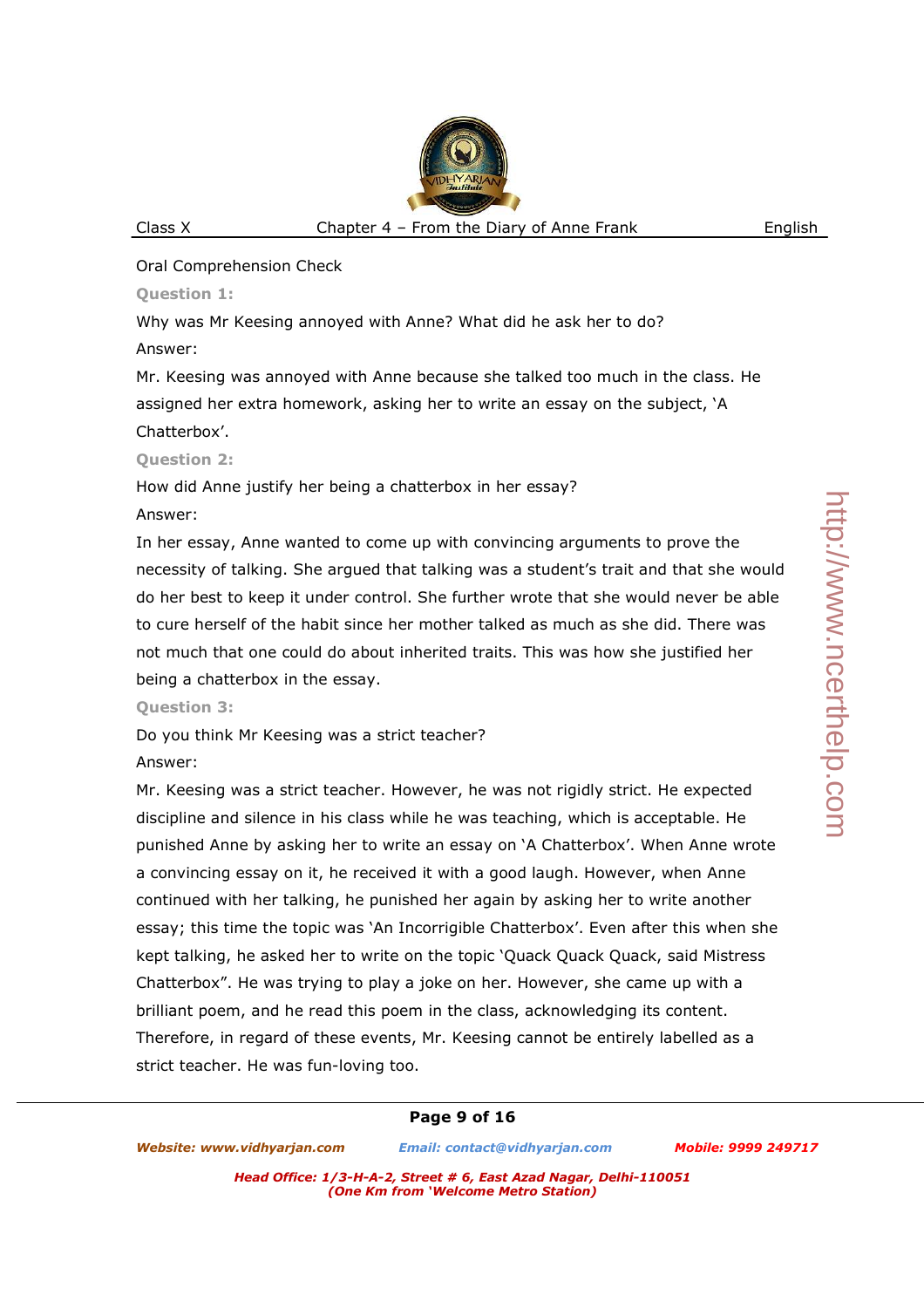**Question 4:** 

What made Mr Keesing allow Anne to talk in class?

Answer:

Anne was able to justify her talkative nature every time she was punished by Mr. Keesing. On three occasions, as punishment, he gave her topics to write essays on. However, on each occasion he was impressed by the manner in which she presented her arguments. Finally, Mr. Keesing accepted the fact that Anne would always be that way. Hence, she was allowed to talk in class.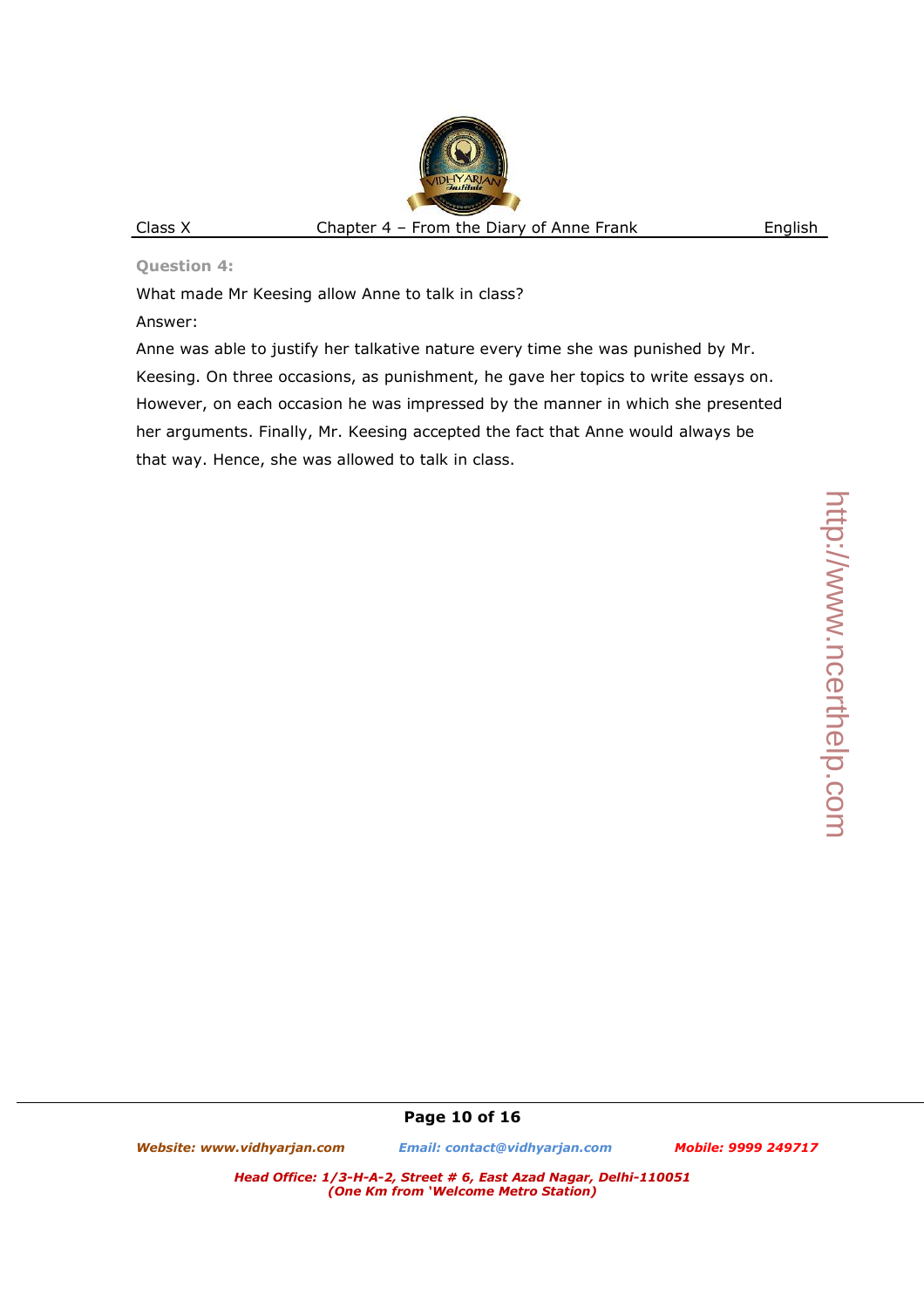http://www.ncerthelp.com http://www.ncerthelp.com

### Thinking About Language

**Question 1:** 

Match the compound words under 'A' with their meanings under 'B'. Use each in sentence.

| Δ                | B                                                           |
|------------------|-------------------------------------------------------------|
| 1. Heartbreaking | - obeying and respecting the law                            |
| 2. Homesick      | - think about pleasant things, forgetting about the present |
| 3. Blockhead     | - something produced by a person, machine or organisation   |
| 4. Law-abiding   | - producing great sadness                                   |
| 5. Overdo        | - an occasion when vehicles/machines stop working           |
| 6. Daydream      | - an informal word which means a very stupid person         |
| 7. Breakdown     | - missing home and family very much                         |
| 8. Output        | - do something to an excessive degree                       |
| Annunor:         |                                                             |

Answer:

|                  | B                                                   |
|------------------|-----------------------------------------------------|
| 1. Heartbreaking | - producing great sadness                           |
| 2. Homesick      | - missing home and family very much                 |
| 3. Blockhead     | - an informal word which means a very stupid person |
| 4. Law-abiding   | - obeying and respecting the law                    |
| 5. Overdo        | - do something to an excessive degree               |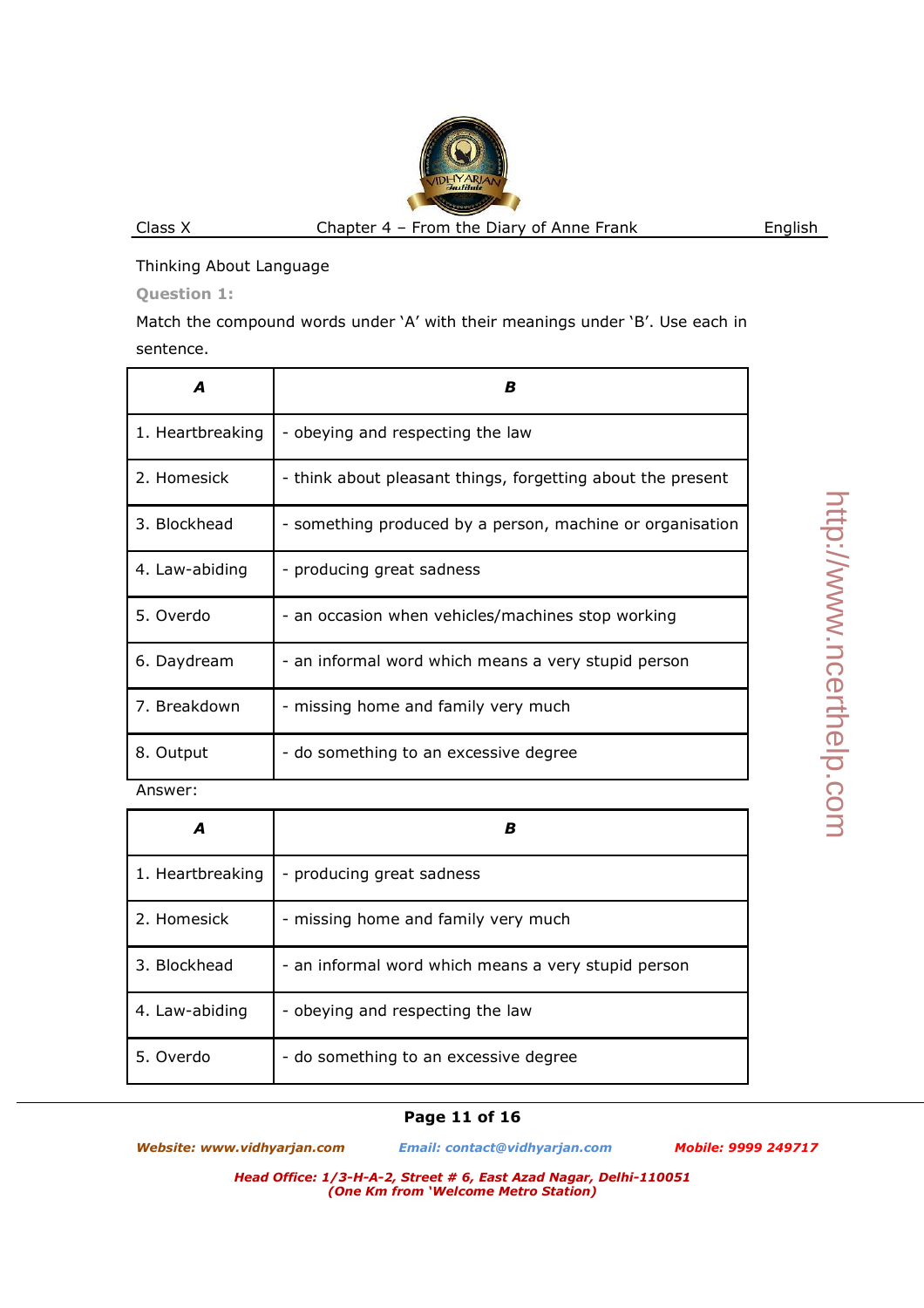| 6. Daydream  | - think about pleasant things, forgetting about the present |
|--------------|-------------------------------------------------------------|
| 7. Breakdown | - an occasion when vehicles/machines stop working           |
| 8. Output    | - something produced by a person, machine or organisation   |

**Question 2:** 

### **Phrasal Verbs**

Find the sentences in the lesson that have the phrasal verbs given below. Match them with their meanings.

| (i)   |                               | plunge in - speak or write without focus                                              |
|-------|-------------------------------|---------------------------------------------------------------------------------------|
|       | (ii) kept back - stay indoors |                                                                                       |
| (iii) |                               | move up - make (them) remain quiet                                                    |
| (iv)  |                               | ramble on - have a good relationship with                                             |
|       | with                          | (v) get along - give an assignment (home work) to a person<br>authority (the teacher) |
|       | (vi) calm down - compensate   |                                                                                       |
|       | (vii) stay in                 | - go straight to the topic                                                            |
|       |                               | (viii) make up for - go to the next grade                                             |
| (ix)  |                               | hand in - not promoted                                                                |

Answer:

 **(i)** plunge in − go straight to the topic

Since no one would understand a word of my stories to Kitty if I were to **plunge** right **in**, I'd better provide a brief sketch of my life, much as I dislike doing so.

**(ii)** kept back − not promoted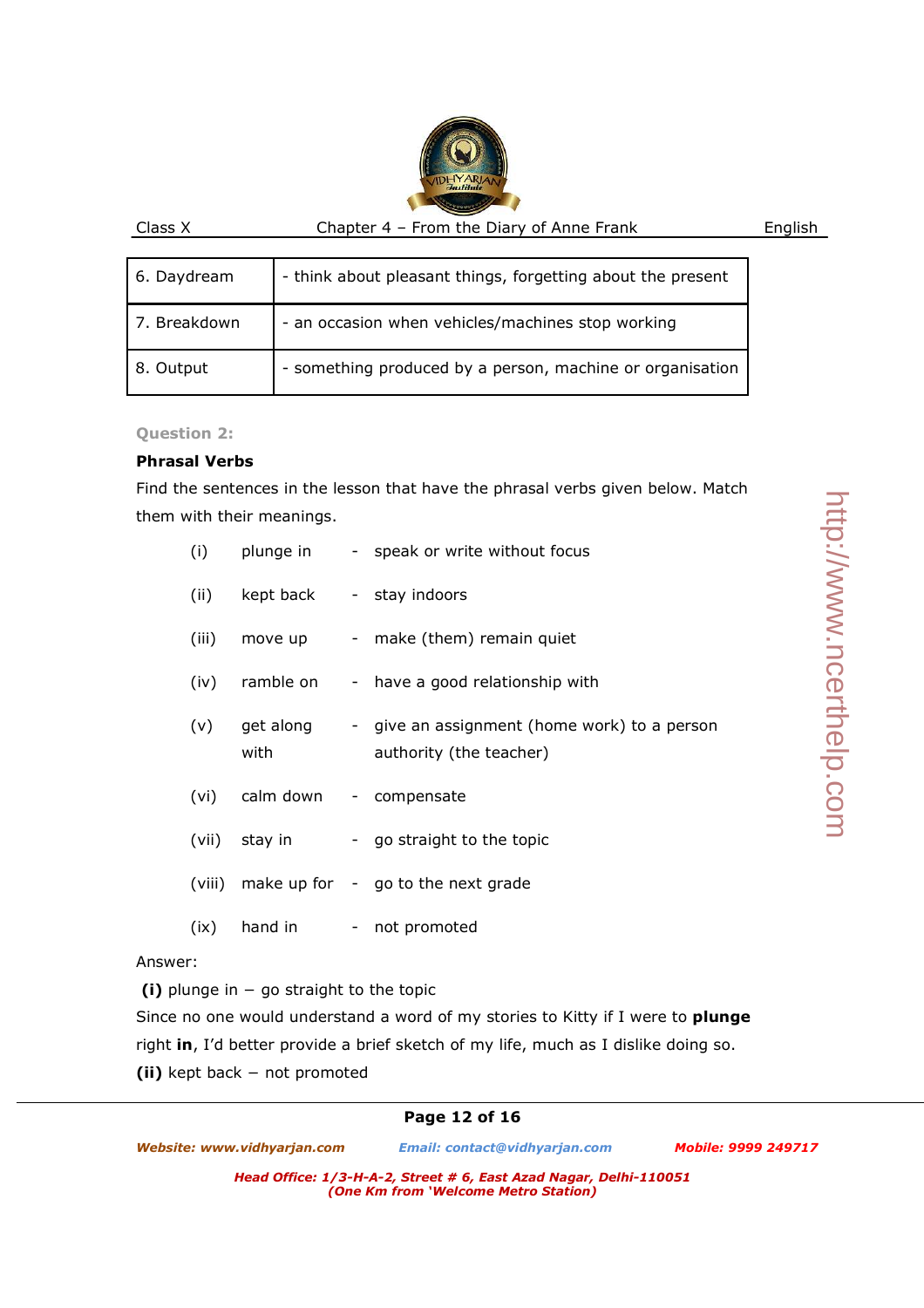The reason, of course, is the forthcoming meeting in which the teachers decide who'll move up to the next form and who'll be **kept back**.

**(iii)** move up − go to the next grade

The reason, of course, is the forthcoming meeting in which the teachers decide who'll **move up** to the next form and who'll be kept back.

**(iv)** ramble on − speak or write without focus

Anyone could **ramble on** and leave big spaces between the words, but the trick was to come up with convincing arguments to prove the necessity of talking.

**(v)** get along with − have a good relationship with

I **get along** pretty well **with** all my teachers.

**(vi)** calm down − make (them) remain quite

Even G.'s pleading advances and my angry outbursts can't **calm** them **down**.

**(vii)** stay in − stay indoors

I thought of this saying on one of those days when I was feeling a little depressed and was sitting at home with my chin in my hands, bored and listless, wondering whether to **stay in** or go out.

**(viii)** make up for − compensate

This birthday celebration in 1942 was intended to **make up** for the other.

**(ix)** hand in − give an assignment (homework) to a person in authority (the teacher)

I **handed** it **in**, and Mr Keesing had nothing to complain about for two whole lessons.

# **Question 3:**

### **Idioms**

1. Here are a few sentences from the text which have idiomatic expressions. Can you say what each means? (You might want to consult a dictionary first.)

 $\Box$ 

 $\Box$ 

i. Our entire class is *quaking in its boots*.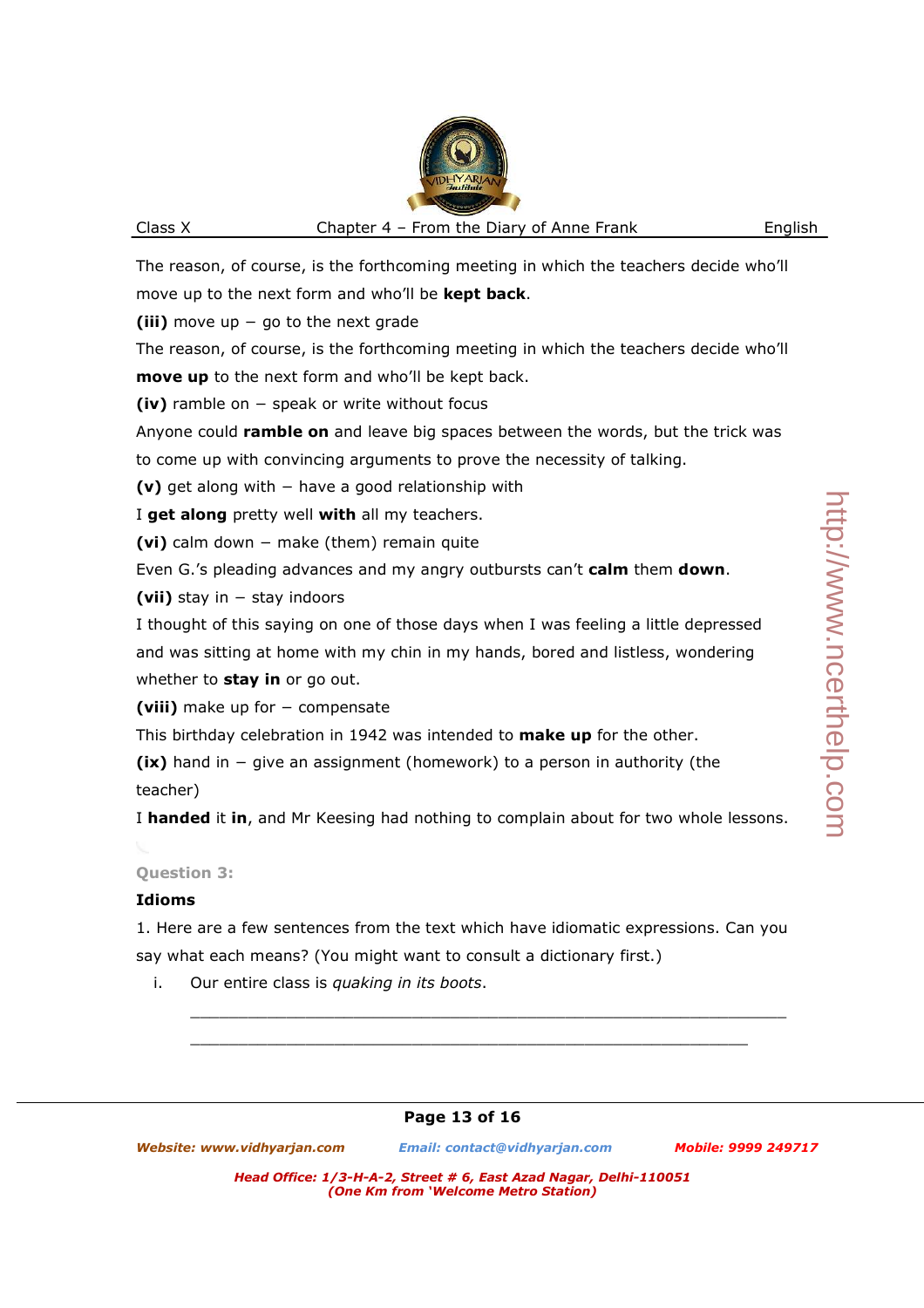iii. Mr Keeping was annoyed with me *for ages* because I talked so  $much.$ 

iv. Mr Keeping was trying to play a joke on me with this ridiculous subject, but I'd make sure *the joke was on him*.

 $\Box$ 

 $\Box$ 

 $\Box$ 

2. Here are a few more idiomatic expressions that occur in the text. Try to use them in sentences of your own.

(i) caught my eye (iii) laugh ourselves silly

(ii) he'd had enough (iv) can't bring myself to

Answer:

# **1.**

(i)Our entire class is *quaking in its boots*. Shaking with fear and nervousness

(ii) Until then, we keep telling each other *not to lose heart*. Not to lose hope

(iii) Mr. Keeping was annoyed with me *for ages* because I talked so much. Since a long time

(iv) Mr. Keeping was trying to play a joke on me with this ridiculous subject, but I'd make sure *the joke was on him*. He was outwitted by her

### **2.**

(i) caught my eye

The beautiful diamond necklace placed in the shop caught my eye.

(ii) he'd had enough

He'd had enough of the bullying that he faced everyday.

(iv) laugh ourselves silly

John and I laugh ourselves silly at the new cartoon show.

(v) can't bring myself to

I can't bring myself to eat anything but sweets.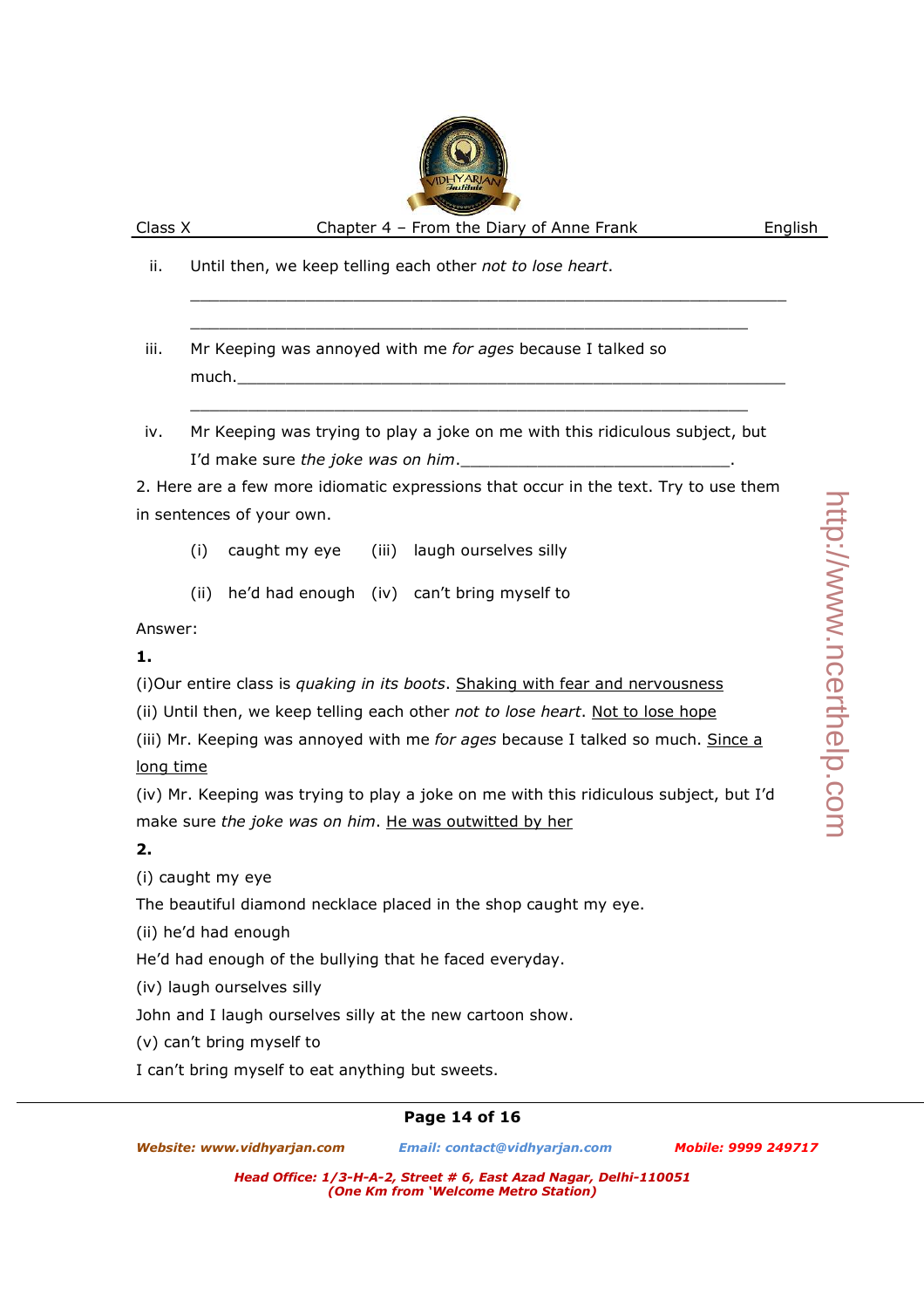### **Question 4:**

You have read the expression 'not to lose heart' in this text. Now find out the meanings of the following expressions using the word 'heart'. Use each of them in a sentence of your own.

- 1. break somebody's heart
- 2. close/dear to heart
- 3. from the (bottom of your) heart
- 4. have a heart
- 5. have a heart of stone
- 6. your heart goes out to somebody

Answer:

**1.** break somebody's heart − to upset somebody deeply

It has unfortunately become very easy these days to break somebody's heart.

**2.** close/dear to heart − something or someone who is near and close to you

The drawing given to me by my little daughter is very close to my heart.

**3.** from the (bottom of your) heart − genuinely meaning or feeling something He loved his son from the bottom of his heart.

**4.** have a heart − to evoke the feeling to help someone in distress

The poor beggar asked the rich man to have a heart and give him something to eat.

**5.** have a heart of stone − to not feel anything or any sentiment

The cruel landlady has a heart of stone as she beats up her children.

**6.** your heart goes out to somebody − to sympathise with someone else and understand his feelings and distress

My heart goes out to the little girl who lost both her parents in a car accident **Question 5:** 

# **Contracted Forms**

1. Make a list of the contracted forms in the text. Rewrite them as full forms of two words.

For example:

 $I've = I have$